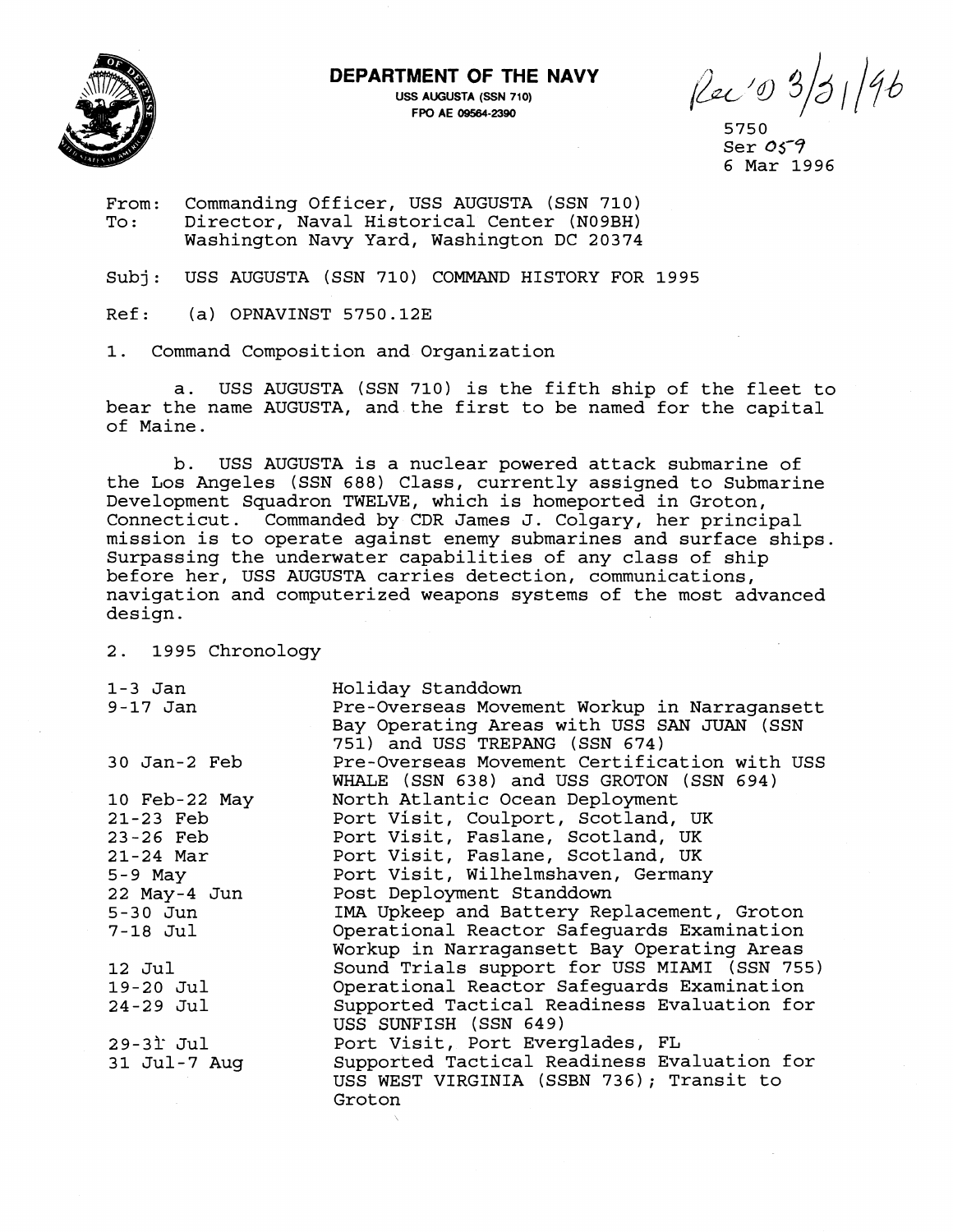|                           | Subj: USS AUGUSTA (SSN 710) COMMAND HISTORY FOR 1995                                                                                      |
|---------------------------|-------------------------------------------------------------------------------------------------------------------------------------------|
| 7 Aug                     | VIP Cruise for Fleet Reserve Association<br>National Officers and guests of Commander,<br>Submarine Group TWO                             |
| $8 - 9$ Aug<br>$9-17$ Aug | Dependents' Cruises in Long Island Sound<br>Scheduled Preservation Upkeep Coordinated<br>Effort (SPRUCE) Period                           |
| 18 Aug                    | Change of Command                                                                                                                         |
| 18 Aug-6 Sep              | IMA Upkeep, Groton                                                                                                                        |
| $6-13$ Sep<br>18-22 Sep   | Drydock in SHIPPINGPORT (ARDM-4), Groton<br>Supported Pre-Overseas Movement Certification<br>for USS ALEXANDRIA (SSN 757)                 |
| 25 Sep-4 Oct              | Tactical Readiness Evaluation Workup/<br>Modified Mk 48 ADCAP Torpedo testing with USS<br>BOSTON (SSN 703)                                |
| $4 - 8$ Oct               | Port Visit, Roosevelt Roads, Puerto Rico                                                                                                  |
| $8-11$ Oct                | Independent Steaming, Puerto Rico Operating<br>Areas                                                                                      |
| 12 Oct                    | Supported Target Services for HMCS OKANAGAN                                                                                               |
| 13-15 Oct                 | Tactical Readiness Evaluation with USS<br>ANNAPOLIS (SSN 760)                                                                             |
| 16-19 Oct                 | Supported Tactical Readiness Evaluation for<br>USS ANNAPOLIS (SSN 760)                                                                    |
| 19-21 Oct                 | Personnel Transfer at Andros Island, Bahamas;<br>Supported Operational Evaluation of SQQ-23<br>Towed Sonar Array with USS HAYLER (DD 997) |
| $21 - 26$ Oct             | Transit to Narragansett Bay Operating Areas<br>and Groton                                                                                 |
| 30 Oct-28 Nov             | IMA Upkeep, Groton                                                                                                                        |
| 28 Nov-7 Dec              | Transit to Puerto Rico Operating Areas;<br>Modified Mk 48 ADCAP Torpedo Performance<br>Evaluation with USS ANNAPOLIS (SSN 760)            |
| $7-9$ Dec                 | Port Visit, Roosevelt Roads, Puerto Rico                                                                                                  |
| $9-14$ Dec                | Transit to Narragansett Bay Operating Areas<br>and Groton                                                                                 |
| 15-31 Dec                 | · Holiday Standdown                                                                                                                       |

3. Narrative

a. 1995 saw USS AUGUSTA'S first extended deployment in over four years. The ship and crew demonstrated their operational proficiency and war fighting potential, as well as the testing and evaluation of several state-of-the-art combat systems for future fleet use. These included the first ever deployment of the AN/BQQ-5E sonar system and Combat Control System Mk 2, and employment of the AN/BQG-5 Wide Aperture Array.

b. The ship's deployment to the North Atlantic and Arctic regions was highly successful by every mèasure. Highlights included the longest submerged period in the ship's history, ...<br>operations in the Marginal Ice Zone, and a port call to